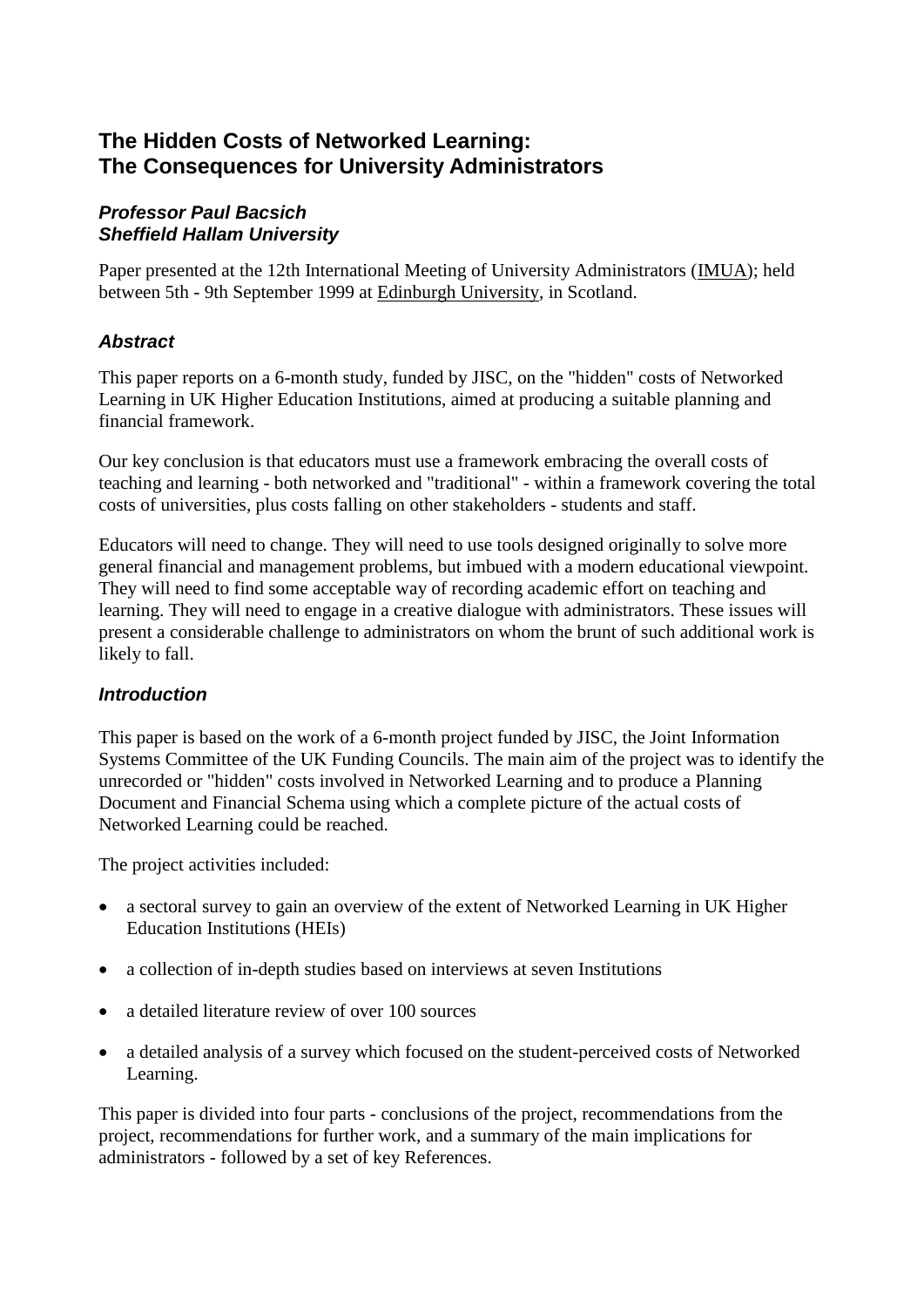The views expressed in this paper are those of the author and his colleagues on the Study Team. It is expected that a full project report will be issued by JISC in Autumn 1999.

## *1 Conclusions*

#### *1.1 Academic conclusions*

The literature search established that the past literature on Networked Learning is containable, with a slow rate of accretion. The sources are diverse, with only a small proportion of direct relevance and high quality. There are some useful bibliographies. We judge that the literature from the training field (Crabb 1990; Hunt & Clarke 1997) is highly relevant - this convergence of aims and methodology could be particularly interesting for those Institutions thinking of major income generation from short courses and perhaps involvement with corporate universities - or a University for Industry?

Earlier UK work on costing innovative learning systems in Higher Education was found to be of limited use. Work on costs of IT in HE was more helpful. Some "whole campus" costing models (Jewett 1998) were intellectually stimulating but of little practical value. However, more general costing work, such as the KPMG Costings Guidelines (KPMG 1997) and the JCPSG tutorial (1999a) has been very helpful. The recently released Flashlight work (Ehrmann 1999) on costing is likely to be of great relevance, even though at present the conceptual structure and vocabulary is very US-based.

The sectoral survey established that the costs of Networked Learning (overt and hidden) are little considered at this point in time. There were problems of scope, such as "What *is* Networked Learning?", and that of inconsistent information - indeed there is too little correlation between the replies to different surveys.

The site visits confirmed that Networked Learning is increasingly prevalent in all types of HEI, but that cost analysis of Networked Learning is not currently on their agendas (although HEIs are aware that cost analysis is firmly on the Funding Councils' agendas). The site visits also proved that student concerns and behaviour are neither well understood nor seen (yet) as being strategic.

Both the survey and site visits confirmed that there are organisational barriers to accurate costing: such as the reluctance (from academics, management and administration) to consider any form of time sheet; reluctance (from management) to acknowledge that staff work "overtime"; and the inconsistency and non-granularity of internal accounting. A general move towards costing activities was thought to be a good idea, although some interviewees suspected that this might inhibit innovation and also that simple methods may have more impact. The larger "cost of costing" issue was raised as the negative side of this issue.

Institutions did identify a useful set of hidden costs to complement those uncovered in the literature: including the hidden cost of innovation; the costs of collaboration; the cost and complexity of monitoring informal (non-scheduled) staff-student learning contact; and the cost of copyright compliance.

Institutions felt that more compelling pedagogical evidence for the benefits of Networked Learning was badly needed before strategic moves towards Networked Learning could be taken. The development of Networked Learning activities needed to be both top-down and bottom-up to succeed. The quality of innovative materials needed to be assessable before academics would trust the innovations; therefore criteria should be established against which material could be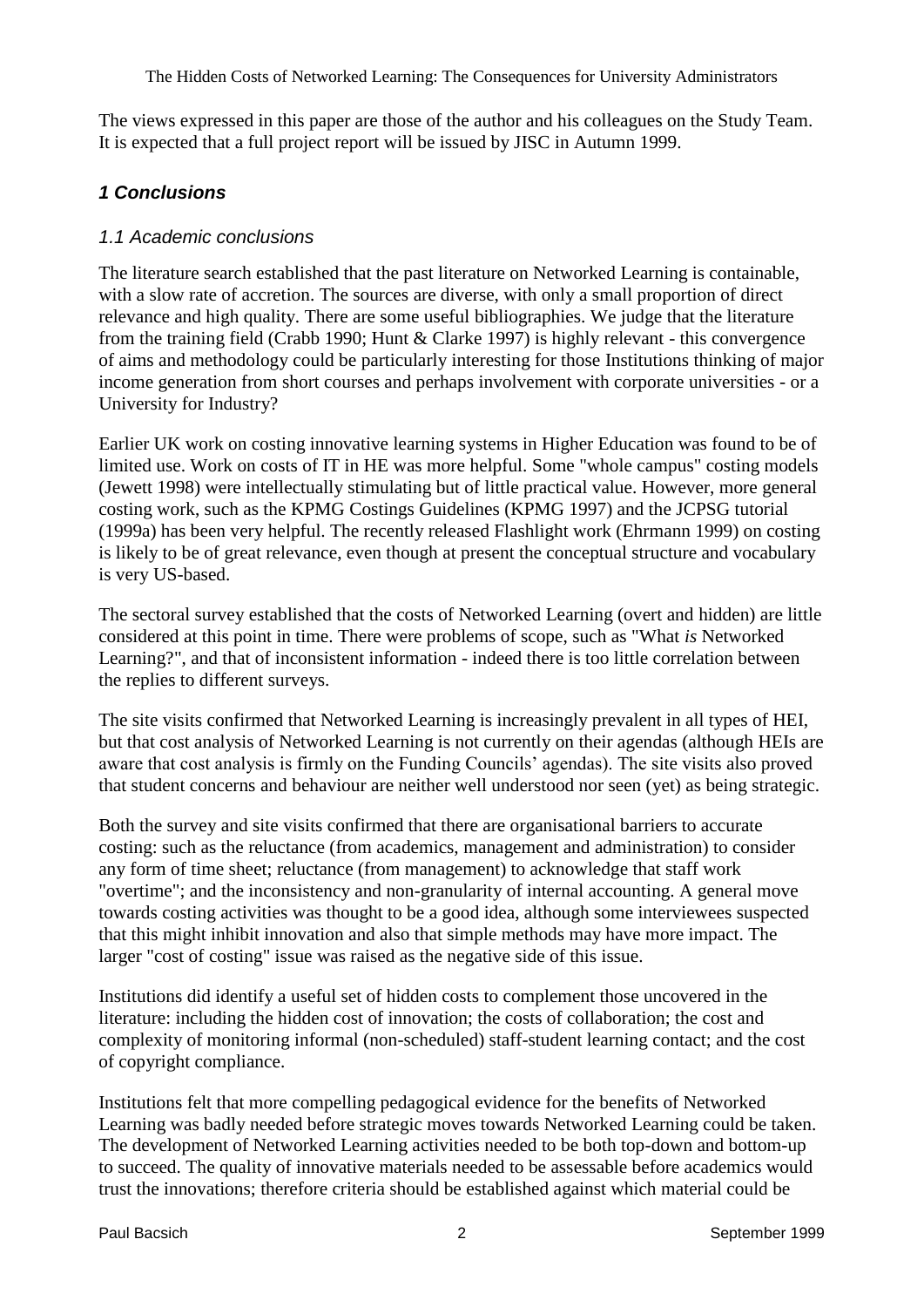evaluated. Simple, transparent tools, templates and user guides needed to be developed and evaluated.

The study has uncovered the costs being absorbed by academic staff, which were previously hidden. Many academic staff have purchased computers privately for use at home, and increasingly these are being used to counteract the shortfall in the working day. Staff overtime, development time and consumables were highlighted as issues in need of redress.

The student survey showed that there is a disjunct between student beliefs - in essence, students believe that Networked Learning *increases* costs to them - and student behaviour - that coming to campus (and the time and cost it takes) is less and less attractive. Students seem to believe that, and act as if, time has an opportunity cost to them. In particular, students undertake more paid work and own a greater number of personal computers than is generally recognised.

Our survey, supported by the national work in this area (NUS 1999), shows that students feel Networked Learning is having a positive effect on their learning but that it is also raising the cost of learning, mainly because it is at present mostly on an additional and not on a substitutional basis.

### *1.2 Planning Document and Financial Schema*

We propose a Planning Document and Financial Schema as follows:

- It can operate at the level of a whole Institution; a department or faculty; a course; or a unit (module) within a course.
- It takes account of the costs incurred (or saved) by the additional stakeholders in the learning process other than the Institution - in other words, it does not treat the Institution as a closed system. The three Primary Stakeholders are the Institution, Staff and Students.
- It is based on Activity Based Costing, now increasingly common in industry (Cokins 1996). Our approach follows KPMG work, with modifications in the light of Flashlight and the distance education theorists, especially Rumble (1997).
- It takes account of the division of academic time into Research, Teaching and Other (including administration). There are some detailed issues on classification but in general terms we recommend following the guidelines from KPMG (1997) and JCPSG (1999b).
- It takes account of the Activities *within* the course development process and proposes a model for these, the 3-phase model, if there is no existing model relevant. The 3-phase Course Life Cycle model involves all stakeholders - see below for more details.
- It is flexible in terms of allocation of overheads, with an orientation to overheads based on actual usage rather than estimation. We expect this to be an area of controversy especially with central departments used to recharging on a simplistic basis.
- It will require some kind of recording of academic effort spent on activities. JCPSG (1999b) and the results of our survey outline some of the problems with this.
- The planning aspects are based on HEFCE (1999) work, but with the vocabulary changed to reflect course development issues. Adapting the HEFCE text turns out to be quite easy; but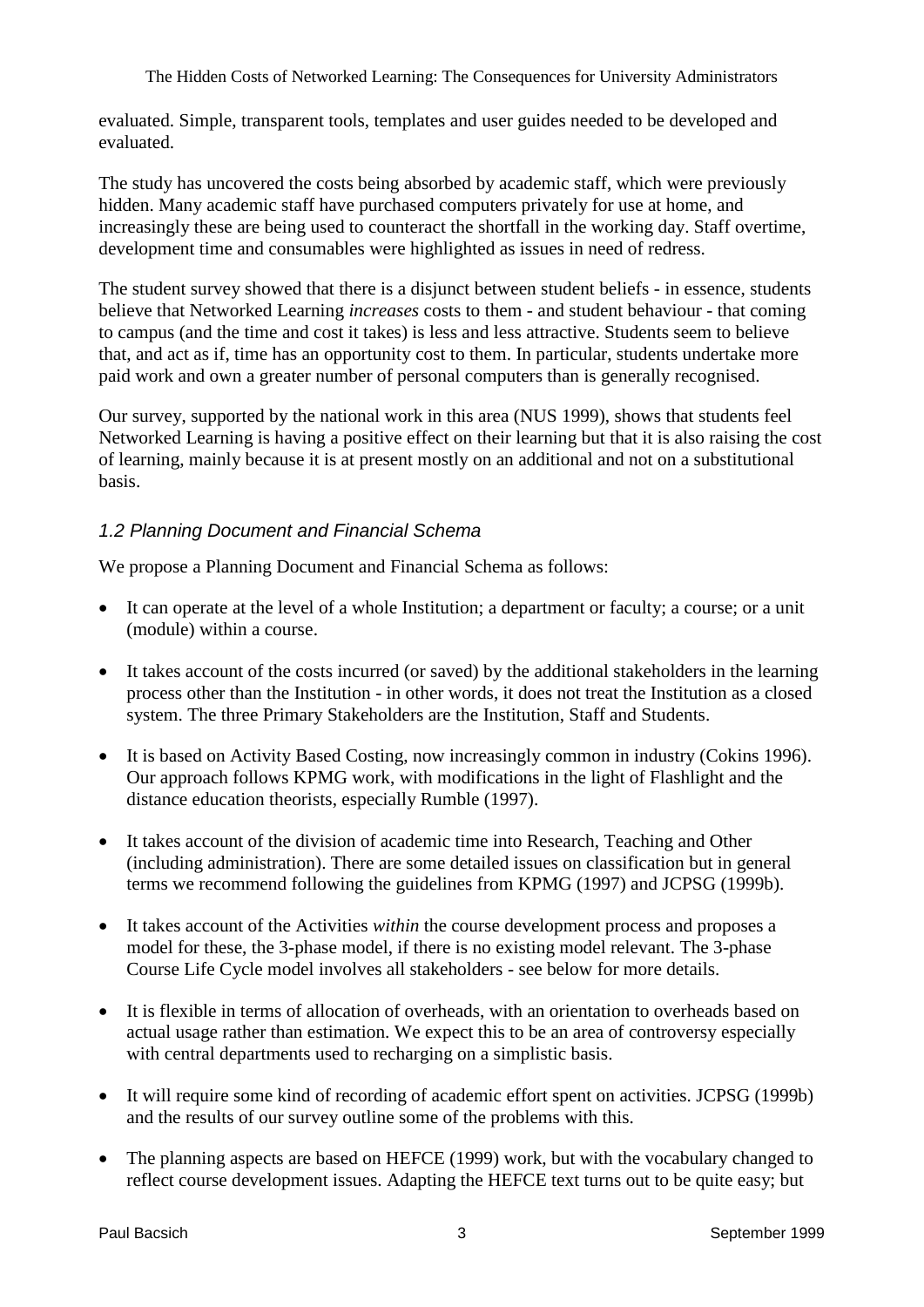we suspect that the impact on the "typical" course approval process, dominated still by educational not financial and technical issues, will be more complex to handle.

Though it is possible to propose the nucleus of a Planning Document and Financial Schema in six months, much development and testing will be needed to prove its viability and worth. The Study Team foresees a further process of discussion with the sector, but funding agencies may have other ideas.

### *1.3 The Course Life Cycle model*

Where Institutions do not have their own course life cycle model, we recommend the adoption of the following 3-phase model:

- Planning & Development
- Production & Delivery
- Maintenance & Evaluation.

This model evolved after much hard work and discussion on the number and relevance of phases. The model has been checked against the educational literature (including Bates 1995; Daniel 1996) and some test scenarios. The 3-phase model follows classic course planning frameworks from the distance education sector but also incorporates in a more visible way than usual in such literature the need for Quality Assurance and Course Maintenance.

An example of its use is given below. This will increasingly be the kind of course that planners will have to deal with.

*Sensing a gap in the market, now that many Arts graduates (e.g. at the BBC) have PCs and are on the Internet, Dr Carter at the University of Rother Bridge has got approval to mount a totally online course on Post-Deconstructionism as part of her new distance learning MA on "Radical Philosophies".*

| Phase                       | Types of task                                                                                                                                                                                                                                                                                                                                                               |
|-----------------------------|-----------------------------------------------------------------------------------------------------------------------------------------------------------------------------------------------------------------------------------------------------------------------------------------------------------------------------------------------------------------------------|
| Planning &<br>Development   | Read the latest works on the topic, listen to a new radio series, create<br>lecture notes, set essay topics. Adapt her own research articles on<br>"deconstructing gender - where next?" to be suitable to final year<br>students. Put all this on the course Web site.                                                                                                     |
|                             | Ask the Computing Service to set up a Bulletin Board System. (They<br>want to charge for doing this. She refuses, citing the departmental<br>overhead.)                                                                                                                                                                                                                     |
| Production &<br>Delivery    | Make more material available on Web, such as topical items on<br>Philosophy, moderate discussion groups online, receive and mark<br>essays sent in by e-mail. Set up "real" office hours for those students<br>who live nearby.                                                                                                                                             |
| Maintenance &<br>Evaluation | Students want some "synchronous" online events; so must get technician<br>to find out about RealAudio and record some lectures for next year. Also<br>worried about the new OU global course in this area; how can she<br>differentiate her course? (What about her students at the BBC?) Can she<br>write something about this in a journal and count it for the next RAE? |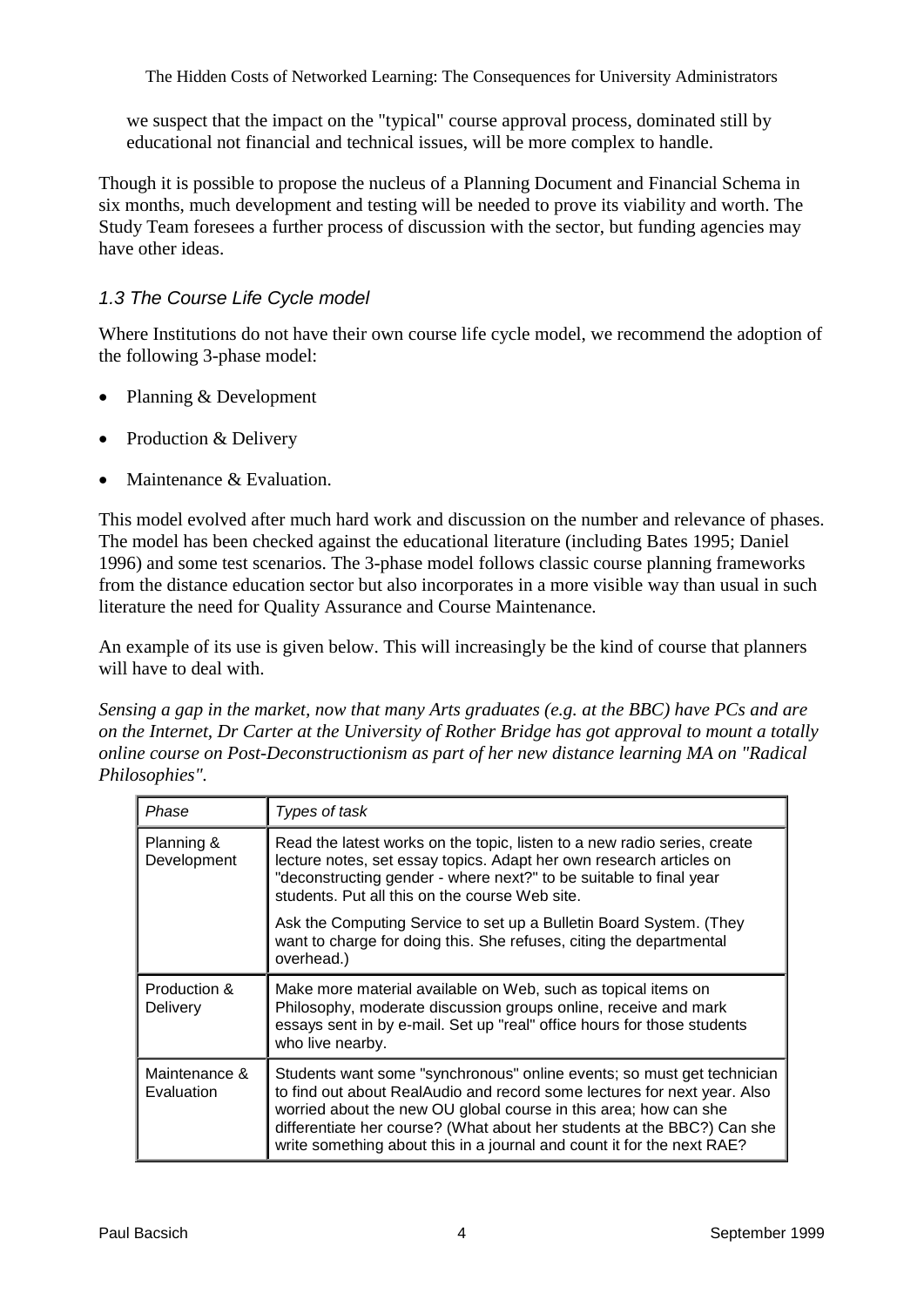### *2 Project Recommendations*

- A centrally initiated drive towards coherence is needed to counter problems created by the current lack of uniformity in university accounting procedures for Networked Learning.
- Conventional teaching and learning must also be costed by the same methodology as we have proposed, in order for comparisons of the costs and benefits to be drawn.
- Now that many HEIs are thinking of changing their finance systems, and in the light of the recommendations from JCPSG, plus our work; there is a need to locate and evaluate finance software suitable for the "new era" of Activity Based Costing in HEIs.
- There is evidence that the UK HE sector is "tired of surveys" (although the response to our particular survey was very good), and the responses given in national surveys are not consistent or indeed realistic in all cases. A co-ordinated "mega-survey" approach is needed, including recognised procedures by which figures are collected.

## *3 Recommendations for Further Work*

- Now that Further Education is joining JISC, the study should be extended to include FE. The FE report should also include issues relevant to the University for Industry.
- The diversity of the HE sector across the world makes it unlikely that a world-wide study would have much value, but two issues are of immediate interest:
	- Collaboration with Australia may be profitable, especially in the light of the current CVCP/HEFCE research project, "The Business of Borderless Education" and Australian consolidated expertise in the area (e.g. Alexander 1998).
	- An "embryo" EU study team has been formed. Due to the diversity of the HE sector across Europe, an EU study would be likely to focus more on student and staff (own) costs than on proposing a uniform regime on institutional costing.
- Much of the methodology could in theory apply to the UK schools sector, and might have to be acted on if there is to be a uniform post-16 regime. Evidence from Canada and the US suggests that this is feasible, technically if not politically.
- There may be specific issues relevant to the constituent countries of the UK. We included a Scottish and a Welsh HE institution in our 7 site visits.
- We recommend a study into the benefits overt and hidden, for all stakeholders of Networked Learning. Without such a study, the cost issues are seen too much in isolation.

# *4 Implications for Administrators*

Some of these will come about anyway, but others will come about faster if our approach is accepted. It may be that most are inevitable in the light of other central initiatives.

 Finance: handling greater co-ordination with Funding Councils and other Institutions over costing issues, including in collaborative projects.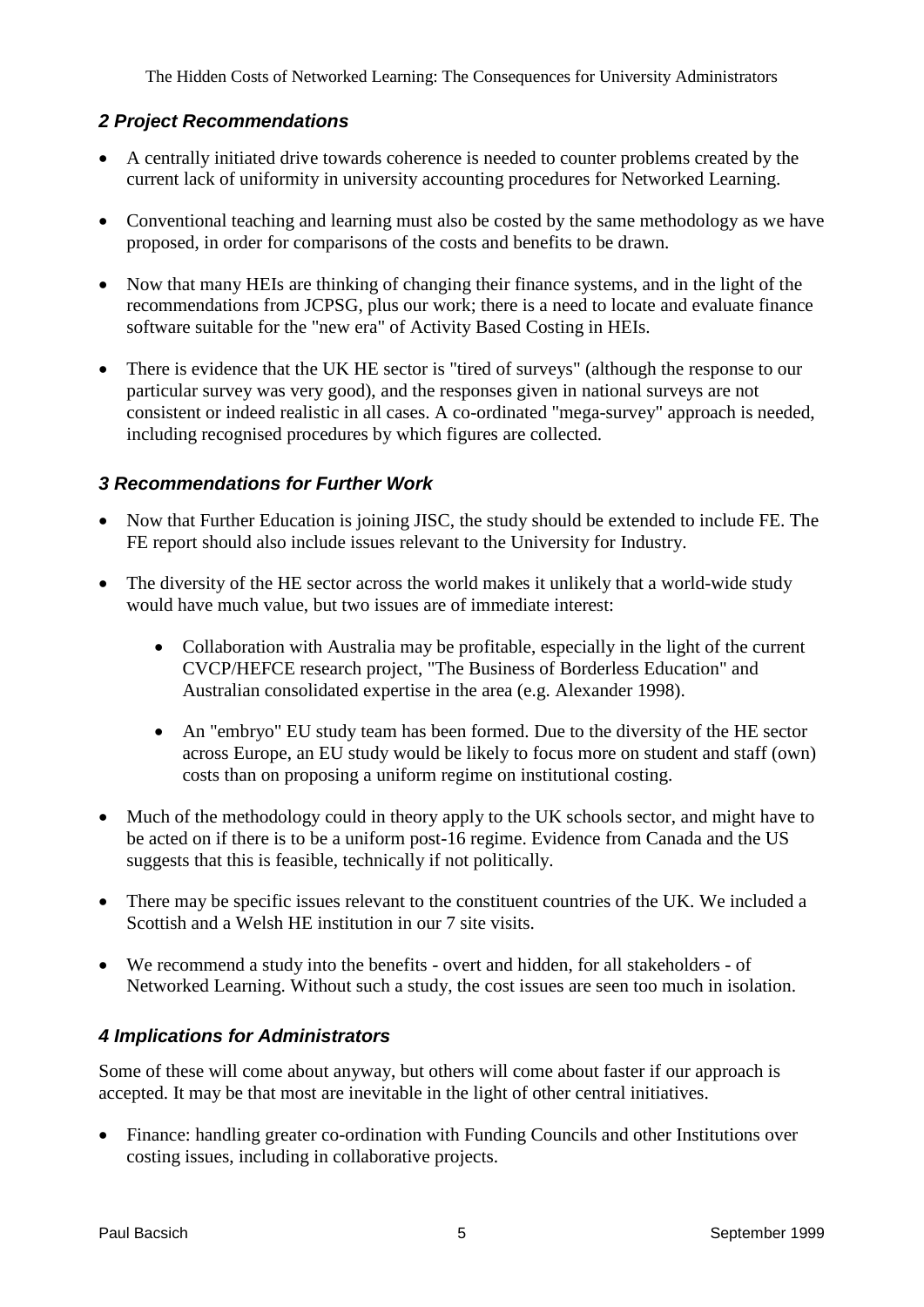- Planning: change managing the move towards a "finance-aware" model for planning courses which is closer to that for buildings and IT than at present.
- Departments: managing the introduction of academic timesheets, however lightweight and non-threatening (and not forgetting technical staff timesheets...).
- Central services: more sophisticated (more or less controversial?) charging models for usage of IT and Library resources.
- Human Resources: more HR issues of academic workload, working hours, overtime, additional rewards, home working, supply of university equipment for home use.
- Student Services: managing the issues of students paying more, implicitly not just explicitly, towards their own learning - now that they realise and in some cases resent it.

#### *5 Selected References*

Alexander, S., Mckenzie, J. and Geissinger, H. (1998), **An Evaluation of Information Technology Projects for University Learning**, Committee for University Teaching and Staff Development (CUTSD), Australia.

Bates, A. W. (1995), **Technology, Open Learning and Distance Education**, Routledge, New York/London.

Cokins, G. (1996), **Activity-Based Cost Management - Making it Work**, McGraw-Hill, New York.

Crabb, G. (ed.) (1990), **Costing Open and Flexible Learning**, NCET, Coventry (UK).

Daniel, J.S. (1996), **Mega-Universities and Knowledge Media - Technology Strategies for Higher Education**, Kogan Page, London.

Ehrmann, S.C., Delinger, L., and Milam, J.H. (1999), **Flashlight Cost Analysis Handbook Version 1.0: Modelling Resource Use in Teaching and Learning with Technology**. Unpublished draft provided by Ehrmann.

HEFCE (1999), **Appraising Investment Decisions**, HEFCE Guide 99/21, March 1999, HEFCE, Bristol.

Hunt, M. and Clarke, A. (1997), **A Guide to the Cost Effectiveness of Technology-Based Training**, NCET, Coventry.

JCPSG (1999a), **Costing and Pricing for Decision Makers in Higher Education: User Guide**, Joint Costing and Pricing Steering Group, HEFCE, Bristol.

JCPSG (1999b), **Transparency Review of Research**, Joint Costing and Pricing Steering Group, July 1999, HEFCE, Bristol.

Jewett, F. (1998), **A Simulation Model for Comparing the Costs of Expanding a Campus using Distributed Instruction versus Classroom Instruction** (BRIDGE) California State University. ONLINE - [http://www.calstate.edu/special\\_report1/mediated\\_instr/](http://www.calstate.edu/special_report1/mediated_instr/)